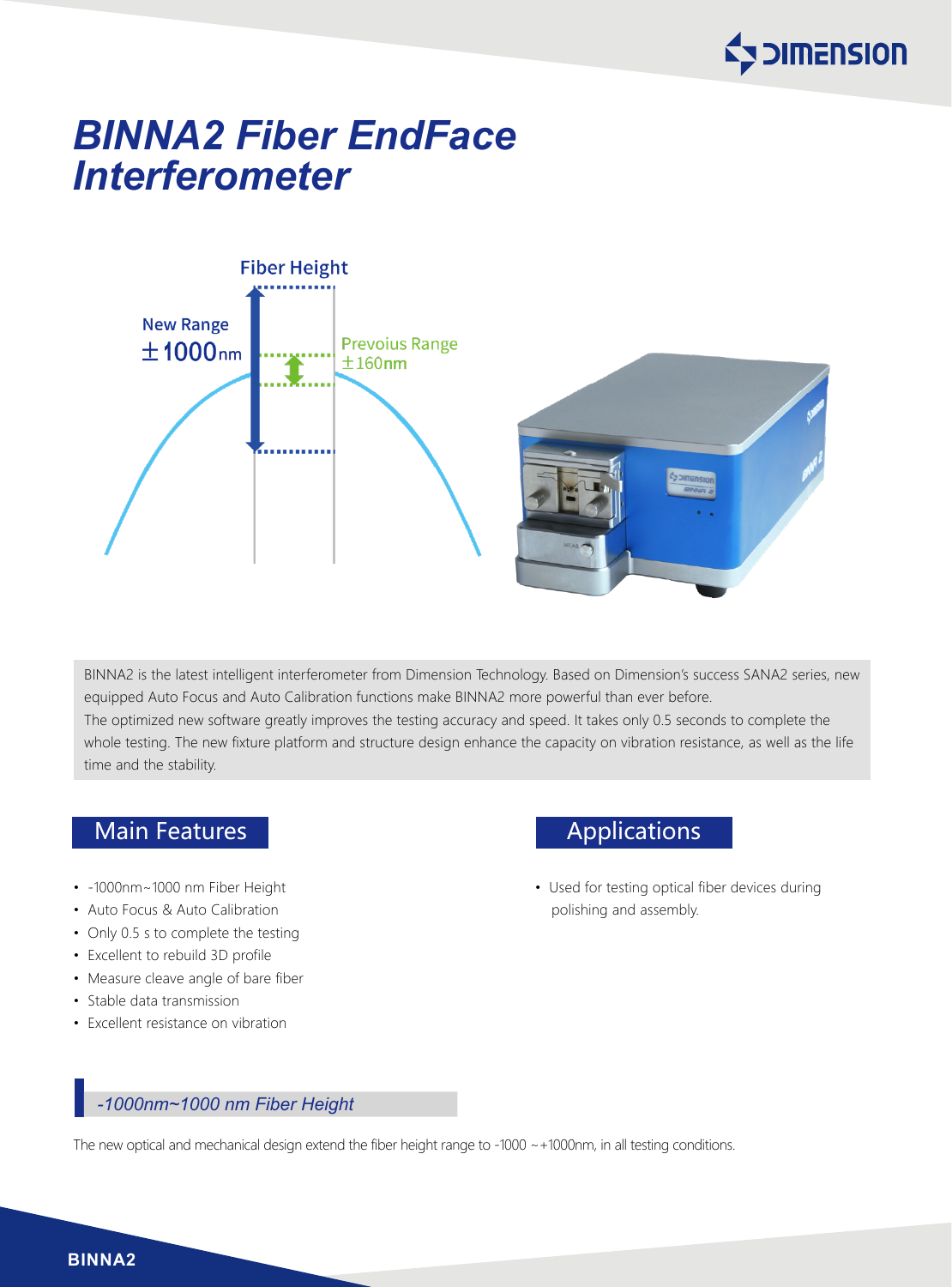

### *Auto Centering Images*

BINNA 2 has auto centering image function that can find the fiber and makes it to center automatically within one click.No mouse drag or hardware adjustment is needed.



## *One Click Measurement*

Beside of Clicking the MEASURE button, operator can press the button next to fixture to start the measurement. BINNA2 can also be configured to start the process automatically, after the fixture is detected to be locked.

#### *Auto Focus & Auto Calibration*

Applying the latest Dimension hardware and software, BINNA 2 can perform the focus and calibration automatically. No human interactive is needed in the whole measurement process.

# *Only 0.5s to Complete the Testing*

The excellent software and hardware greatly improve the testing speed for BINNA2. It takes only 0.5s to complete the testing for single Fiber connector.

#### *Angle Measurement of Bare Fiber Cutting*

Dimensional technology integrates a variety of product measurement functions in BINNA2 based on customer requirements. BINNA2 can test the cutting angle of the optical fiber.



#### **BINNA2**